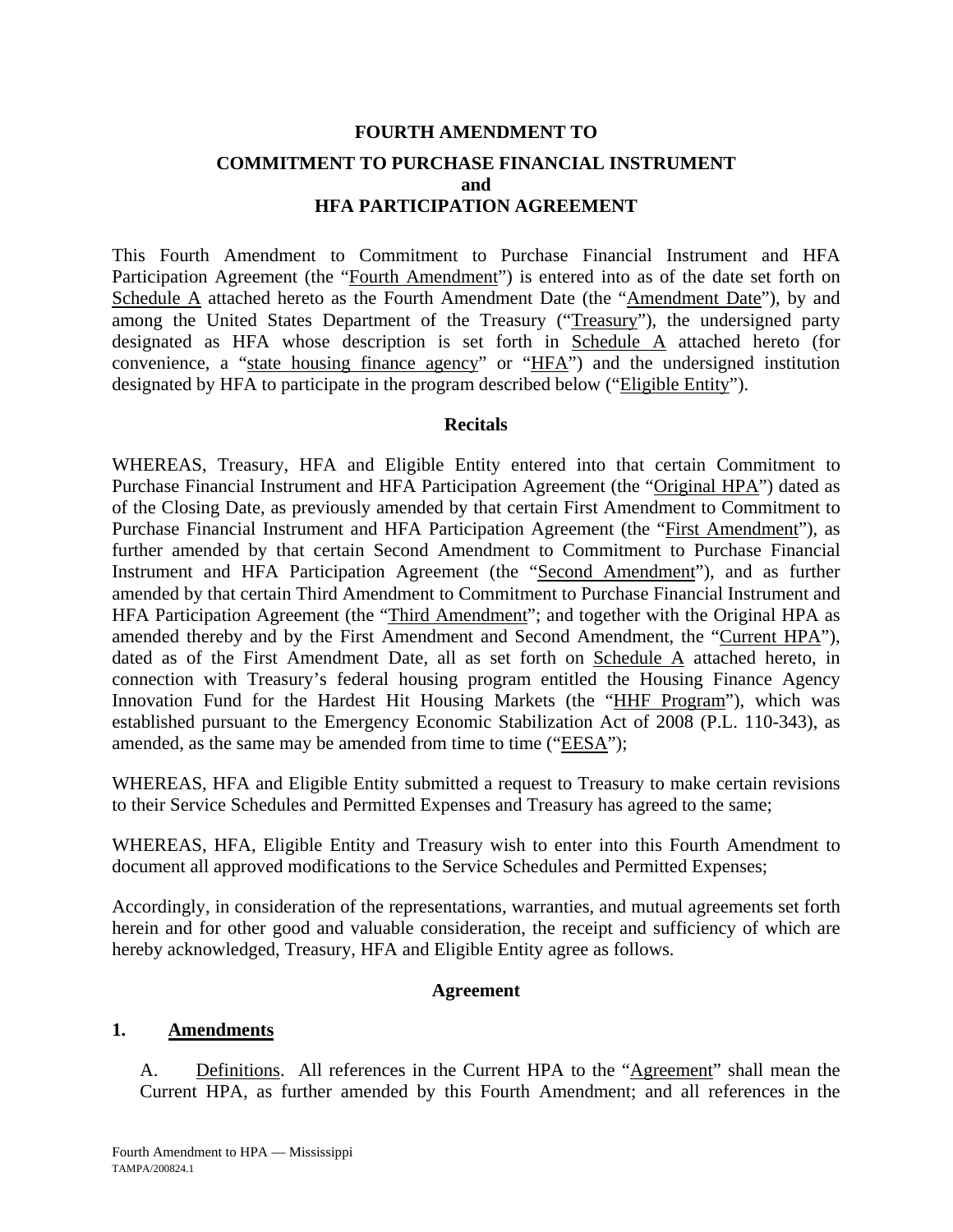Current HPA to Schedules A or B shall mean the Schedules A or B attached to this Fourth Amendment. All references herein to the "HPA" shall mean the Current HPA, as further amended by this Fourth Amendment.

B. Schedule A. Schedule A attached to the Current HPA is hereby deleted in its entirety and replaced with Schedule A attached to this Fourth Amendment.

C. Schedule B. Schedule B attached to the Current HPA is hereby deleted in its entirety and replaced with Schedule B attached to this Fourth Amendment.

# **2. Representations, Warranties and Covenants**

A. HFA and Eligible Entity. HFA and Eligible Entity, each for itself, make the following representations, warranties and covenants to Treasury and the truth and accuracy of such representations and warranties and compliance with and performance of such covenants are continuing obligations of HFA and Eligible Entity, each as to itself. In the event that any of the representations or warranties made herein cease to be true and correct or HFA or Eligible Entity breaches any of its covenants made herein, HFA or Eligible Entity, as the case may be, agrees to notify Treasury immediately and the same shall constitute an Event of Default under the HPA.

(1) HFA and Eligible Entity each hereby certifies, represents and warrants as of the date hereof that each of the representations and warranties of HFA or Eligible Entity, as applicable, contained in the HPA are true, correct, accurate and complete in all material respects as of the date hereof. All covenants of HFA or Eligible Entity, as applicable, contained in the HPA shall remain in full force and effect and neither HFA, nor Eligible Entity is in breach of any such covenant.

(2) Eligible Entity has the full corporate power and authority to enter into, execute, and deliver this Fourth Amendment and any other closing documentation delivered to Treasury in connection with this Fourth Amendment, and to perform its obligations hereunder and thereunder.

(3) HFA has the full legal power and authority to enter into, execute, and deliver this Fourth Amendment and any other closing documentation delivered to Treasury in connection with this Fourth Amendment, and to perform its obligations hereunder and thereunder.

# **3. Miscellaneous**

A. The recitals set forth at the beginning of this Fourth Amendment are true and accurate and are incorporated herein by this reference.

B. Capitalized terms used but not defined herein shall have the meanings ascribed to them in the HPA.

C. Any provision of the HPA that is determined to be prohibited or unenforceable in any jurisdiction shall, as to such jurisdiction, be ineffective to the extent of such prohibition or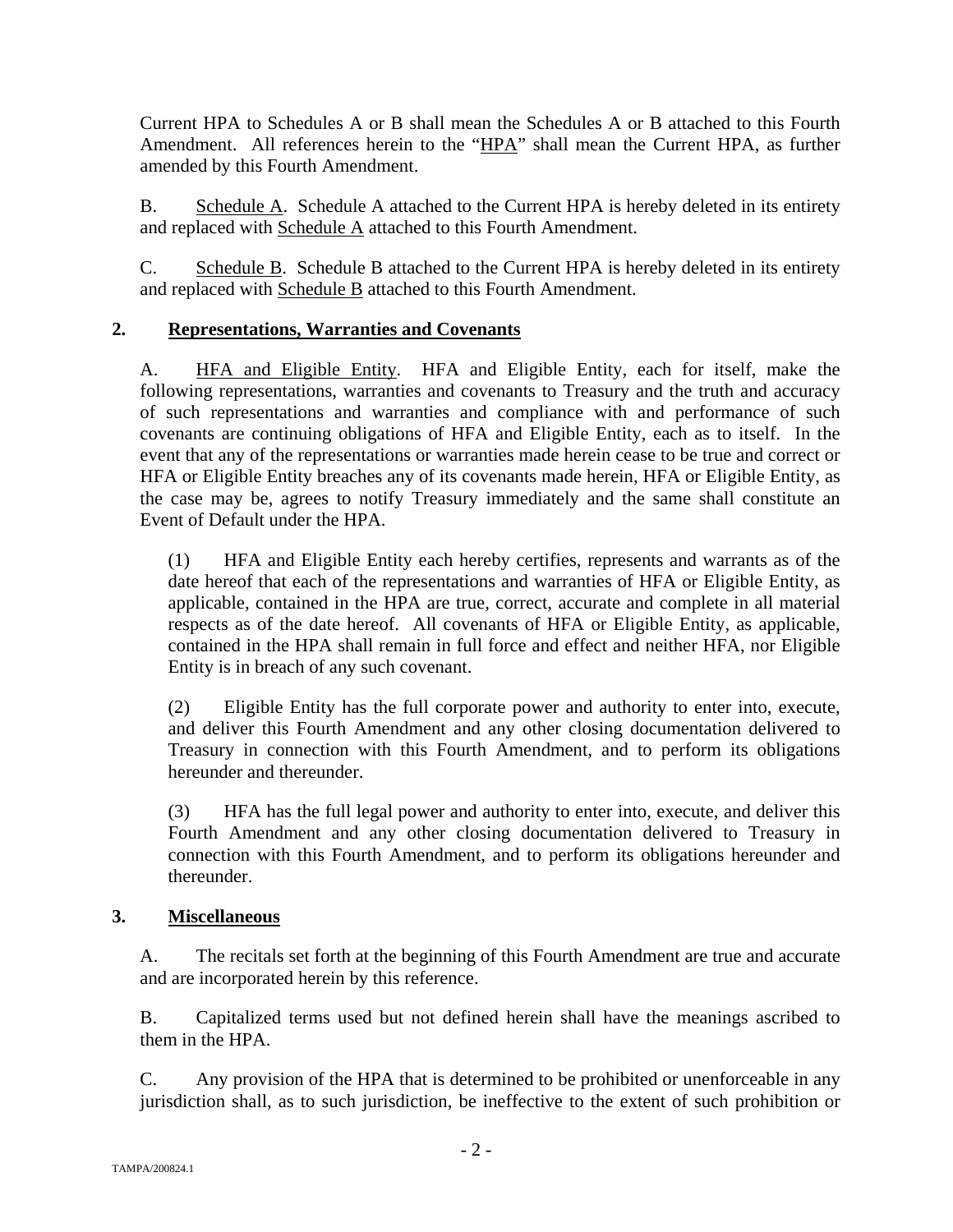unenforceability without invalidating the remaining provisions of the HPA, and no such prohibition or unenforceability in any jurisdiction shall invalidate such provision in any other jurisdiction.

D. This Fourth Amendment may be executed in two or more counterparts (and by different parties on separate counterparts), each of which shall be deemed an original, but all of which together shall constitute one and the same instrument. Facsimile or electronic copies of this Fourth Amendment shall be treated as originals for all purposes.

## [SIGNATURE PAGE FOLLOWS; REMAINDER OF PAGE INTENTIONALLY LEFT BLANK]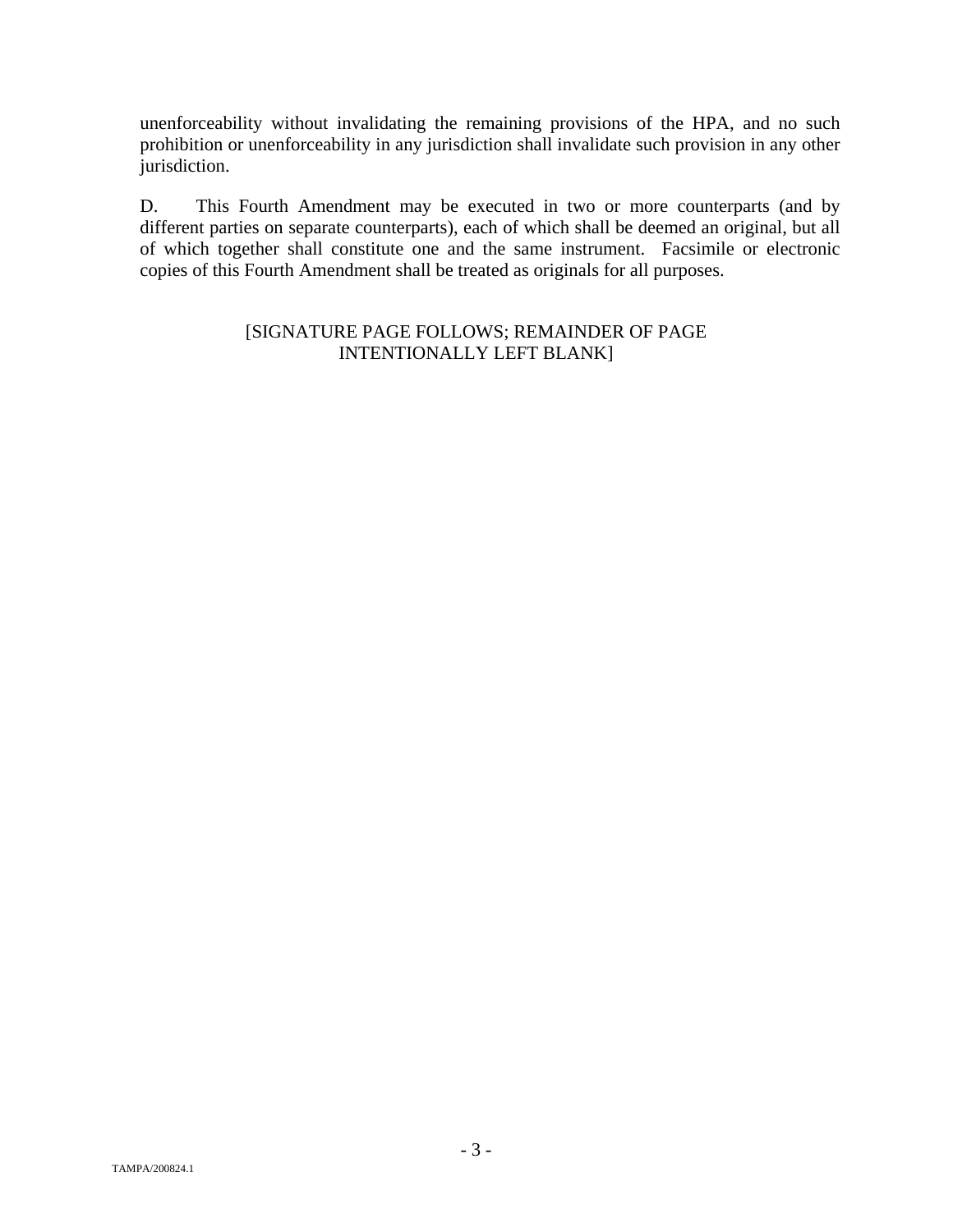**In Witness Whereof**, HFA, Eligible Entity and Treasury by their duly authorized officials hereby execute and deliver this Fourth Amendment to Commitment to Purchase Financial Instrument and HFA Participation Agreement as of the Amendment Date.

## **HFA**: **TREASURY**:

MISSISSIPPI HOME CORPORATION UNITED STATES DEPARTMENT OF THE **TREASURY** 

By: <u>/s/ Dianne Bolen</u> By: Name: Dianne Bolen Name: Timothy G. Massad

Title: Executive Director Title: Assistant Secretary for Financial Stability

## **ELIGIBLE ENTITY**:

MISSISSIPPI HOME CORPORATION

By: /s/ Dianne Bolen Name: Dianne Bolen Title: Executive Director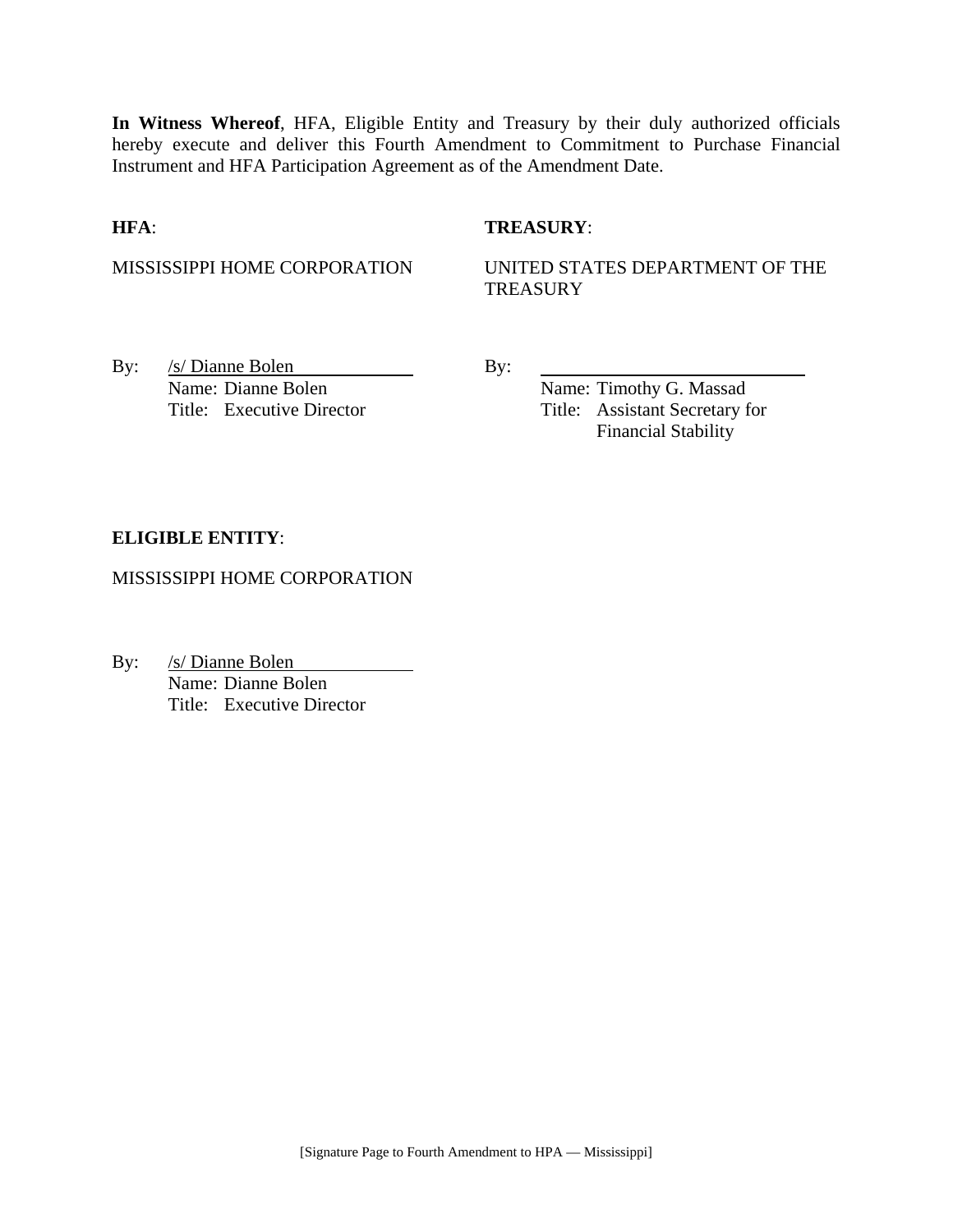In Witness Whereof, HFA, Eligible Entity and Treasury by their duly authorized officials hereby execute and deliver this Fourth Amendment to Commitment to Purchase Financial Instrument and HFA Participation Agreement as of the Amendment Date.

### HFA:

#### **TREASURY:**

MISSISSIPPI HOME CORPORATION

UNITED STATES DEPARTMENT OF THE **TREASURY** 

By:

Name: Dianne Bolen Title: Executive Director

By:

Name: Timothy G. Massad Title: Assistant Secretary for **Financial Stability** 

### **ELIGIBLE ENTITY:**

MISSISSIPPI HOME CORPORATION

By:

Name: Dianne Bolen Title: Executive Director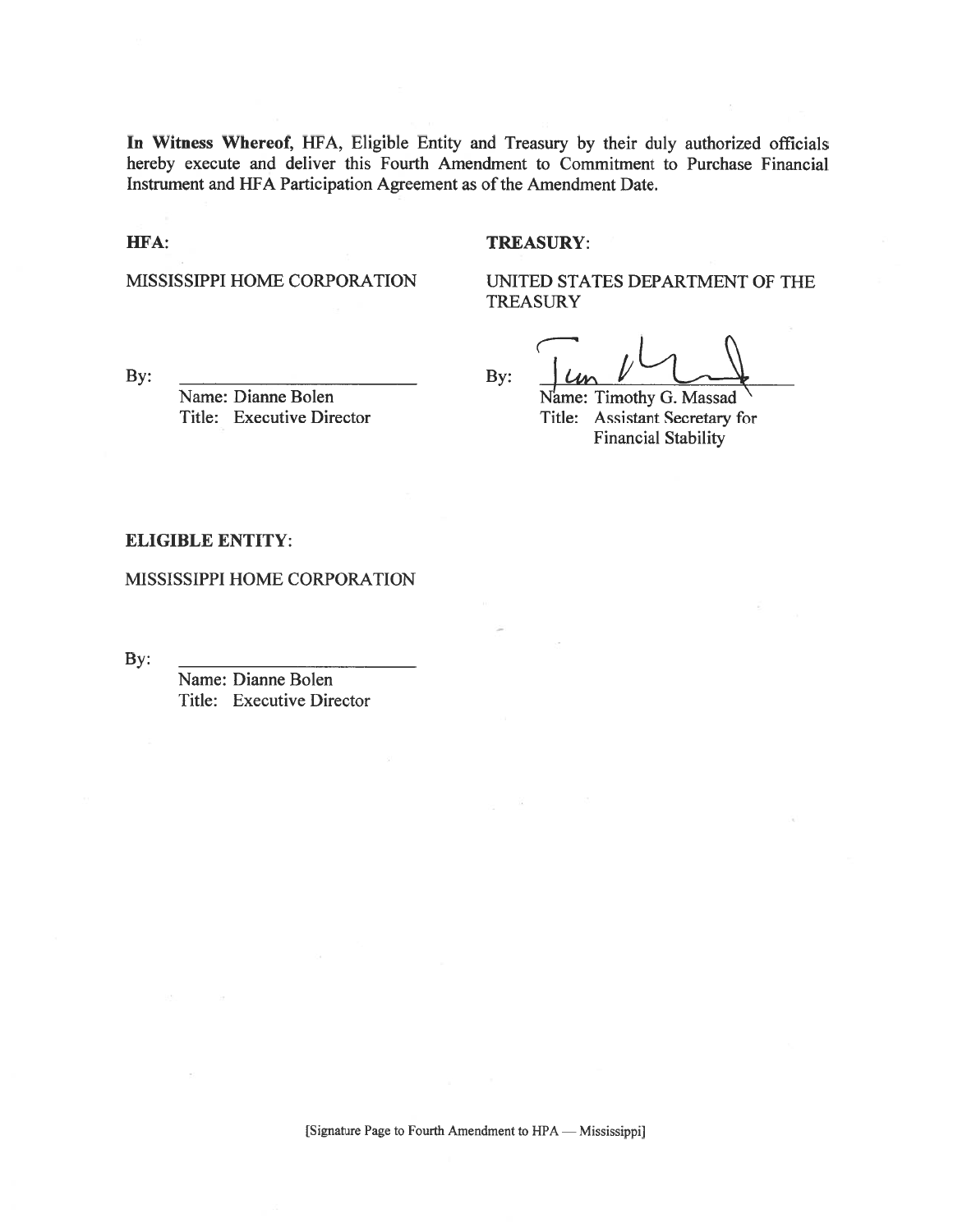# **EXHIBITS AND SCHEDULES**

Schedule A Basic Information<br>Schedule B Service Schedules

Service Schedules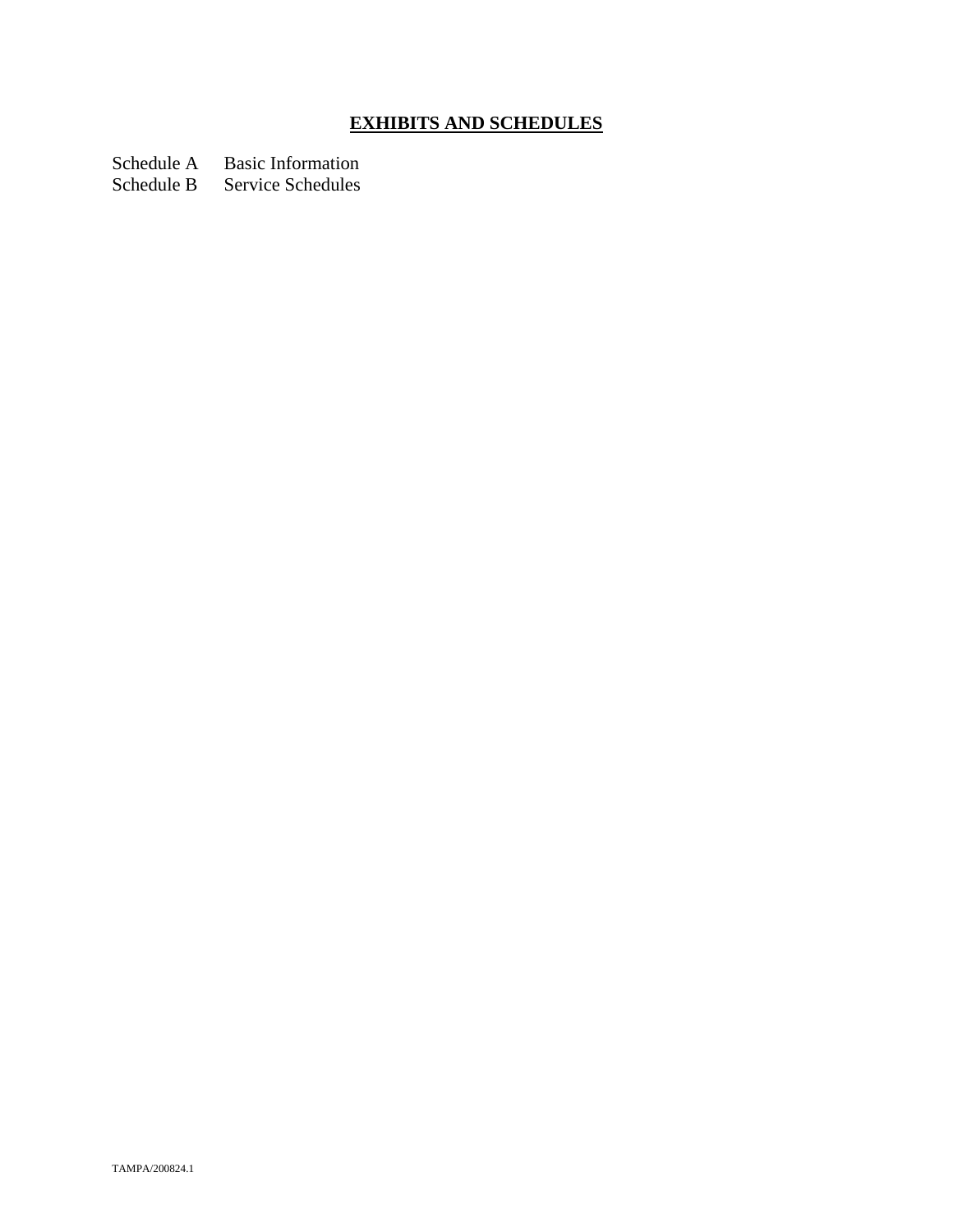# **SCHEDULE A**

# **BASIC INFORMATION**

| <b>Eligible Entity Information:</b>     |                                                                                                                                                                                                          |
|-----------------------------------------|----------------------------------------------------------------------------------------------------------------------------------------------------------------------------------------------------------|
| Name of the Eligible Entity:            | Mississippi Home Corporation <sup>1</sup>                                                                                                                                                                |
| Corporate or other organizational form: | public body corporate and politic, separate<br>and apart from the State of Mississippi<br>constituting a governmental instrumentality<br>under the constitution and laws of the State<br>of Mississippi. |
| Jurisdiction of organization:           | Mississippi                                                                                                                                                                                              |
| Notice Information:                     |                                                                                                                                                                                                          |
|                                         |                                                                                                                                                                                                          |
|                                         |                                                                                                                                                                                                          |
|                                         |                                                                                                                                                                                                          |
| HFA Information:                        |                                                                                                                                                                                                          |
| Name of HFA:                            | Mississippi Home Corporation <sup>1</sup>                                                                                                                                                                |
| Organizational form:                    | public body corporate and politic, separate<br>and apart from the State of Mississippi<br>constituting a governmental instrumentality<br>under the constitution and laws of the State<br>of Mississippi. |
| Date of Application:                    | September 1, 2010                                                                                                                                                                                        |
| Date of Action Plan:                    | September 1, 2010                                                                                                                                                                                        |
|                                         |                                                                                                                                                                                                          |

Notice Information: Same as notice information for Eligible

Program Participation Cap: \$101,888,323.00

Entity.

1

<sup>1</sup> References in the Agreement to the term "HFA" shall mean the Mississippi Home Corporation ("MHC") in its capacity as HFA as such term is used in the Agreement; and references in the Agreement to the term "Eligible Entity" shall mean MHC, in its capacity as Eligible Entity as such term is used in the Agreement.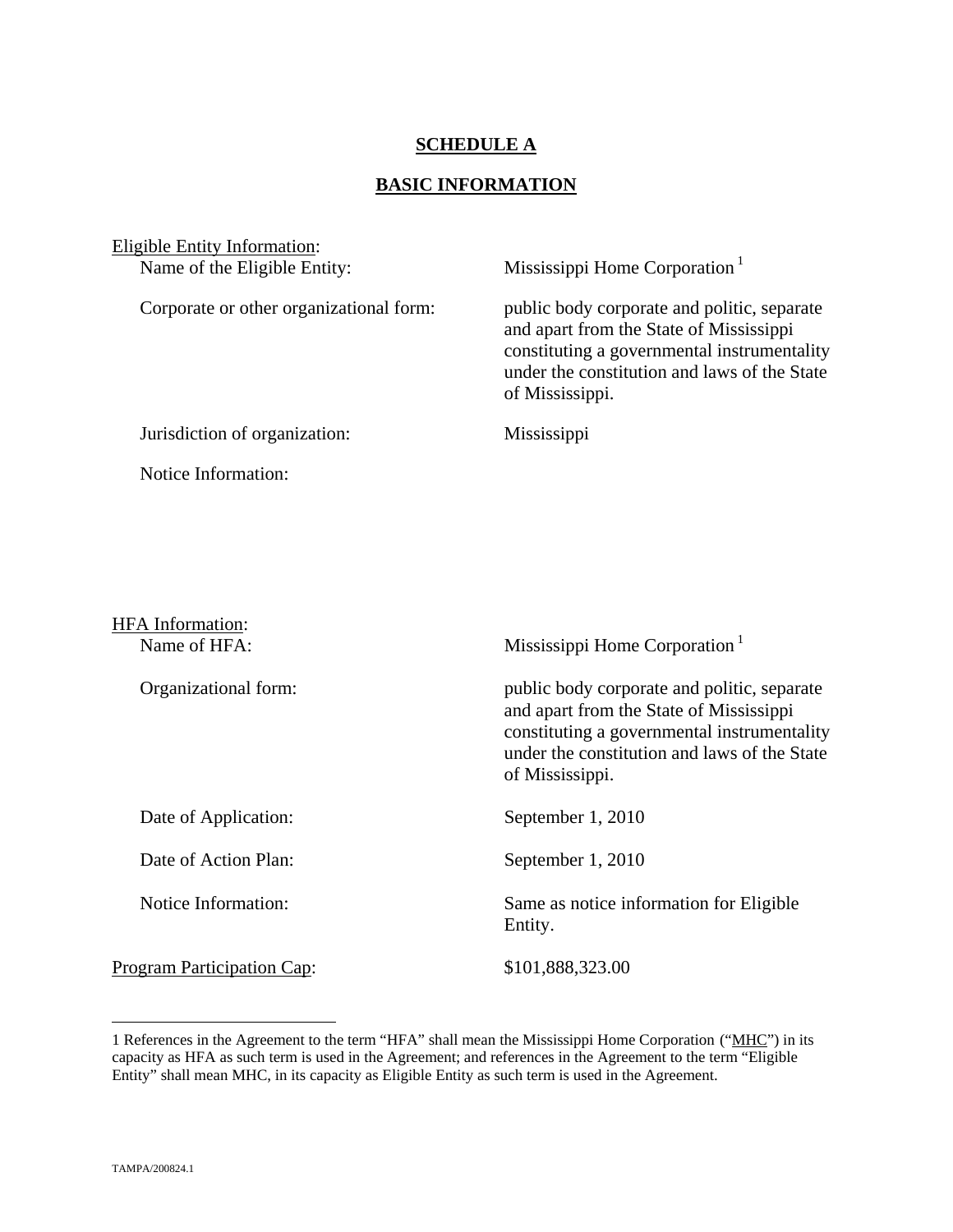| Portion of Program Participation Cap<br><b>Representing Original HHF Funds:</b>     | \$38,036,950.00                                                                                                                                           |
|-------------------------------------------------------------------------------------|-----------------------------------------------------------------------------------------------------------------------------------------------------------|
| Portion of Program Participation Cap<br><b>Representing Unemployment HHF Funds:</b> | \$38,036,950.00                                                                                                                                           |
| Permitted Expenses:                                                                 | \$12,765,208.00                                                                                                                                           |
| <b>Closing Date:</b>                                                                | September 23, 2010                                                                                                                                        |
| <b>First Amendment Date:</b>                                                        | September 29, 2010                                                                                                                                        |
| <b>Second Amendment Date:</b>                                                       | December 16, 2010                                                                                                                                         |
| Third Amendment Date:                                                               | December 8, 2011                                                                                                                                          |
| <b>Fourth Amendment Date:</b>                                                       | January 25, 2012                                                                                                                                          |
| <b>Eligible Entity Depository Account Information:</b>                              | See account information set forth in the<br>Depository Account Control Agreement<br>between Treasury and Eligible<br>Entity<br>regarding the HHF Program. |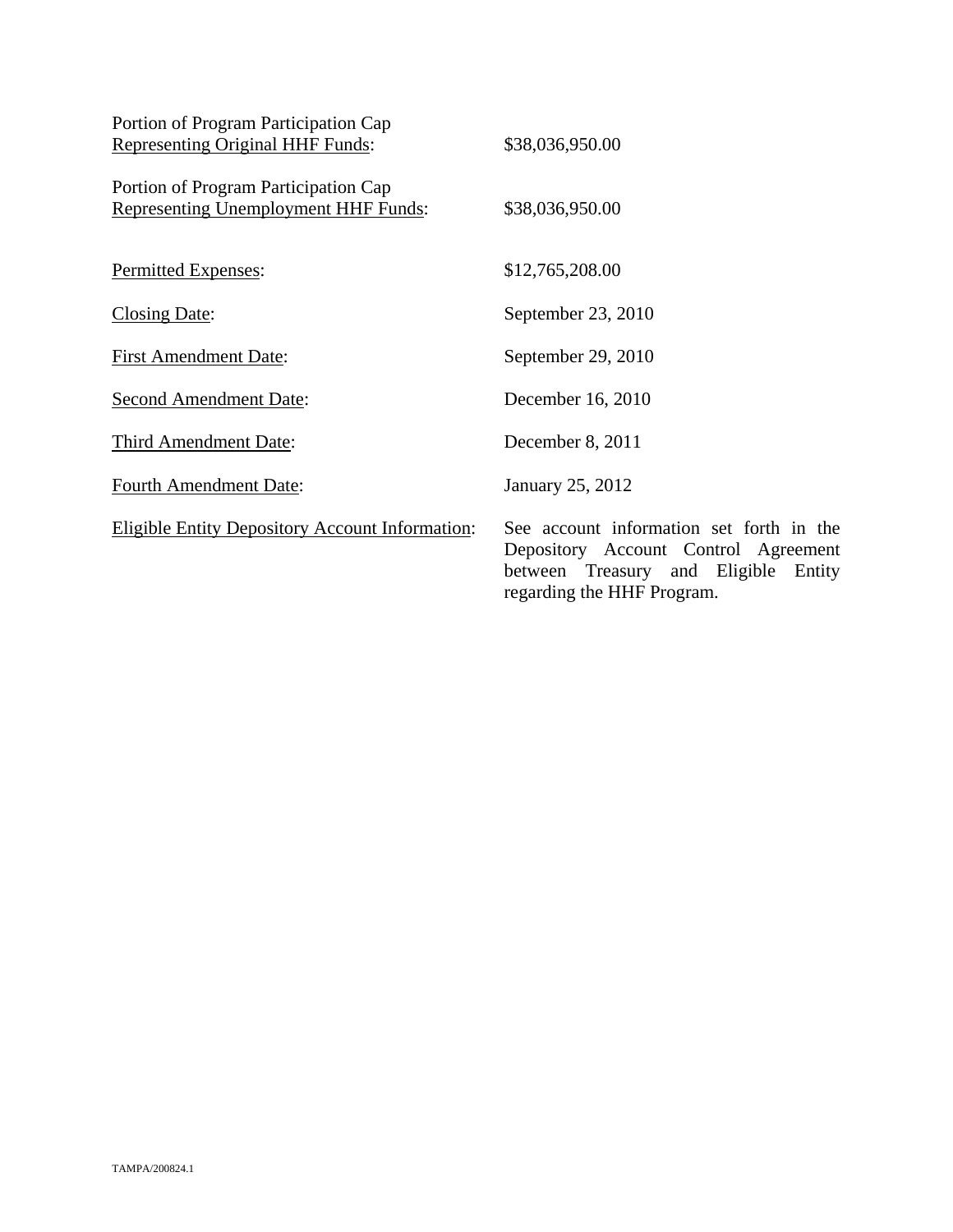# **SCHEDULE B**

## **SERVICE SCHEDULES**

The Service Schedules attached as Schedule B to the Current HPA are hereby deleted in their entirety and replaced with the attached Service Schedules (numbered sequentially as Service Schedule B-1, Service Schedule B-2, et. seq.), which collectively comprise Schedule B to the HPA.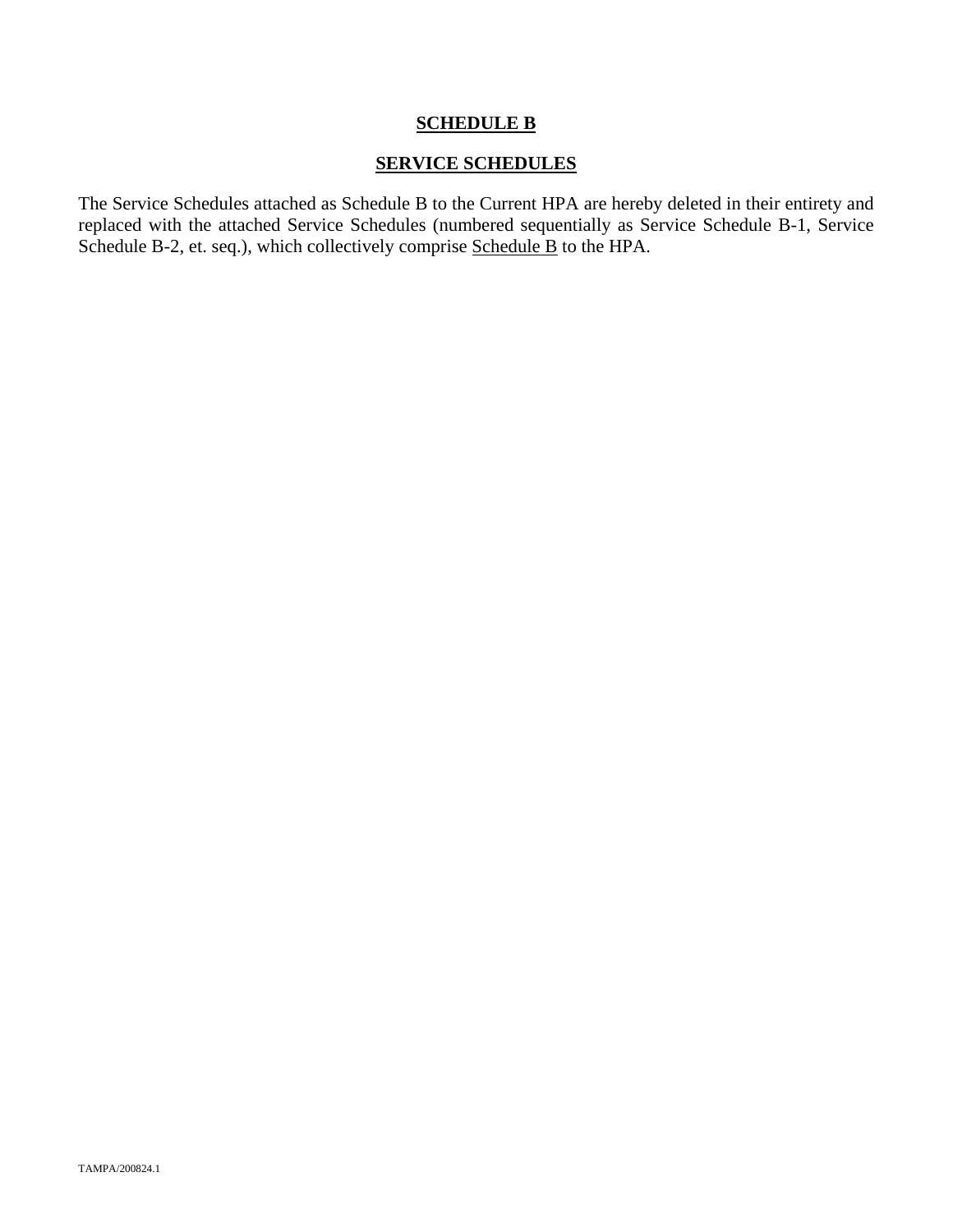# **SERVICE SCHEDULE B-1**

# **Mississippi Home Corporation**

# **Home Saver Program**

# **Summary Guidelines**

| 1. | <b>Program Overview</b> | Mortgage Assistance. Mississippi Home Corporation (MHC)<br>will offer its Home Saver Program (HSP) to borrowers that are<br>unemployed or substantially underemployed. MHC will pay<br>100% of the monthly mortgage payment for up to 12 months.<br>Borrowers that choose Mortgage Assistance Option are eligible<br>for up to a total of \$22,000 of arrearage assistance which must<br>include a minimum of six (6) months of mortgage payments as<br>specified in the HSP guidelines.                                                                                                                                                                                                                           |
|----|-------------------------|--------------------------------------------------------------------------------------------------------------------------------------------------------------------------------------------------------------------------------------------------------------------------------------------------------------------------------------------------------------------------------------------------------------------------------------------------------------------------------------------------------------------------------------------------------------------------------------------------------------------------------------------------------------------------------------------------------------------|
|    |                         | Education Option. MHC will pay 100% of the monthly<br>mortgage payment for up to 12 months and up to an additional<br>12 months if a borrower (at their own expense) enters an<br>educational program that leads to a certification or degree from<br>one of the state's Community Colleges or a 4-year institution if<br>the program can be completed within 24 months. If borrower<br>ceases to participate in the educational program within the first<br>12 months, mortgage support continues through the first 12<br>months. If borrower ceases to participate in the educational<br>program after 12 months, benefits end no later than end of<br>quarter or semester the client stopped education program. |
|    |                         | Borrowers in distressed counties will be eligible for up to 6<br>additional months of monthly mortgage payment assistance to<br>find a job after they complete the educational program of their<br>choice. Assistance may also be provided to pay arrearage<br>accumulated during a period of unemployment or substantial<br>underemployment.                                                                                                                                                                                                                                                                                                                                                                      |
|    |                         | Reinstatement Option. Homeowners that have fallen behind on<br>their mortgage and need help catching up, but who have<br>recovered and can now sustain the mortgage can receive up to<br>\$22,000, which can be applied toward delinquent first mortgage<br>payments, delinquent property taxes and any accrued escrow<br>shortages.                                                                                                                                                                                                                                                                                                                                                                               |
|    |                         | Borrowers will enter the HSP through the intake process of the<br>housing counseling agencies. MHC will not limit the monthly<br>mortgage payment amount per month, but will limit the total<br>HSP assistance to \$44,000. The assistance can be paid for a total                                                                                                                                                                                                                                                                                                                                                                                                                                                 |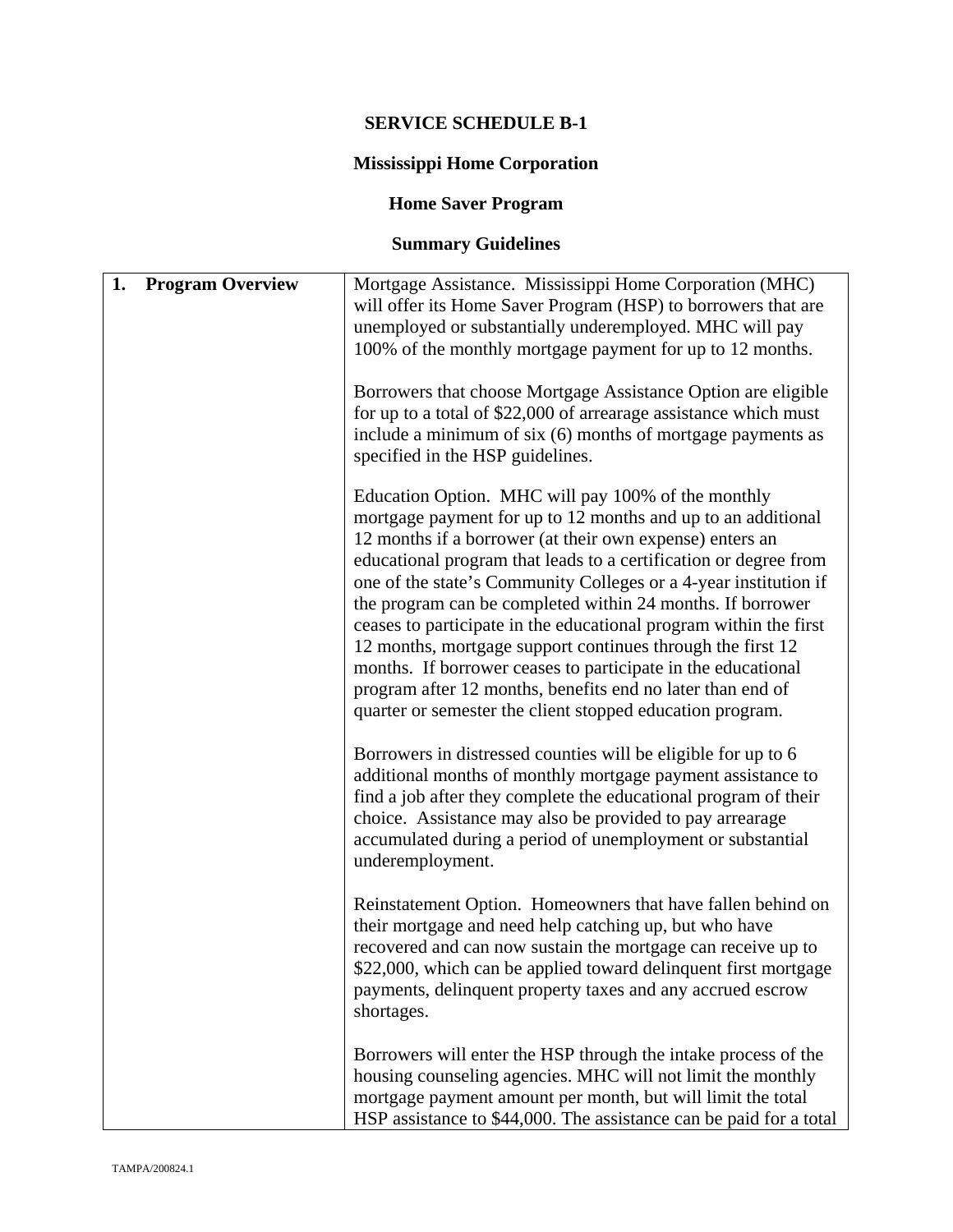|    |                                                | up to 30 months plus arrearage if necessary.                                                                      |
|----|------------------------------------------------|-------------------------------------------------------------------------------------------------------------------|
| 2. | <b>Program Goals</b>                           | The borrowers will not make any payments.<br>The goal of the HSP is to provide borrowers the time necessary       |
|    |                                                | to improve their chances of finding a job that pays them enough                                                   |
|    |                                                | to cover their monthly mortgage payments.                                                                         |
| 3. | <b>Target Population /</b>                     | The HSP will allow borrowers in distressed counties, those with                                                   |
|    | <b>Areas</b>                                   | unemployment rates above 11.4% (Mississippi's June 2010                                                           |
|    |                                                | average unemployment rate) to receive up to 6 additional                                                          |
|    |                                                | months of monthly mortgage payment assistance. Distressed                                                         |
|    |                                                | counties account for 79%, or 65 of Mississippi's 82 counties.                                                     |
| 4. | <b>Program Allocation</b>                      | \$89,123,115.00                                                                                                   |
|    | (Excluding                                     |                                                                                                                   |
|    | <b>Administrative</b>                          |                                                                                                                   |
|    | <b>Expenses</b> )                              |                                                                                                                   |
| 5. | <b>Borrower Eligibility</b><br><b>Criteria</b> | The borrower must have a monthly mortgage payment that                                                            |
|    |                                                | they cannot afford due to unemployment or a reduction in<br>income for underemployment that can be documented, as |
|    |                                                | specified in the HSP guidelines.                                                                                  |
|    |                                                |                                                                                                                   |
|    |                                                | Job loss had to occur on or after January 1, 2008.                                                                |
|    |                                                | Mortgage must have been made prior to hardship.                                                                   |
|    |                                                | The unemployed borrower must be eligible to receive or                                                            |
|    |                                                | have exhausted Unemployment compensation from the                                                                 |
|    |                                                | Mississippi Department of Employment Security.                                                                    |
|    |                                                |                                                                                                                   |
|    |                                                | Self-employed borrowers must be eligible to receive or have<br>٠                                                  |
|    |                                                | exhausted Unemployment compensation from MDES, or be<br>able to document loss of income, as specified in the HSP  |
|    |                                                | guidelines.                                                                                                       |
|    |                                                |                                                                                                                   |
|    |                                                | The borrower must be a resident of the State of Mississippi.                                                      |
|    |                                                | The maximum income level for participation must not                                                               |
|    |                                                | exceed 140% of the Area or State Median Family Income,                                                            |
|    |                                                | whichever is greater.                                                                                             |
|    |                                                |                                                                                                                   |
|    |                                                | The housing counseling agencies will review applications                                                          |
|    |                                                | and make a recommendation to MHC about eligibility and                                                            |
|    |                                                | require all borrowers to submit a hardship affidavit                                                              |
|    |                                                | documenting inability to pay their mortgage.                                                                      |
| 6. | <b>Property / Loan</b>                         | The property must be located in the State of Mississippi.                                                         |
|    | <b>Eligibility Criteria</b>                    |                                                                                                                   |
|    |                                                | The property must be occupied as the borrower's primary                                                           |
|    |                                                | residence.                                                                                                        |
|    |                                                |                                                                                                                   |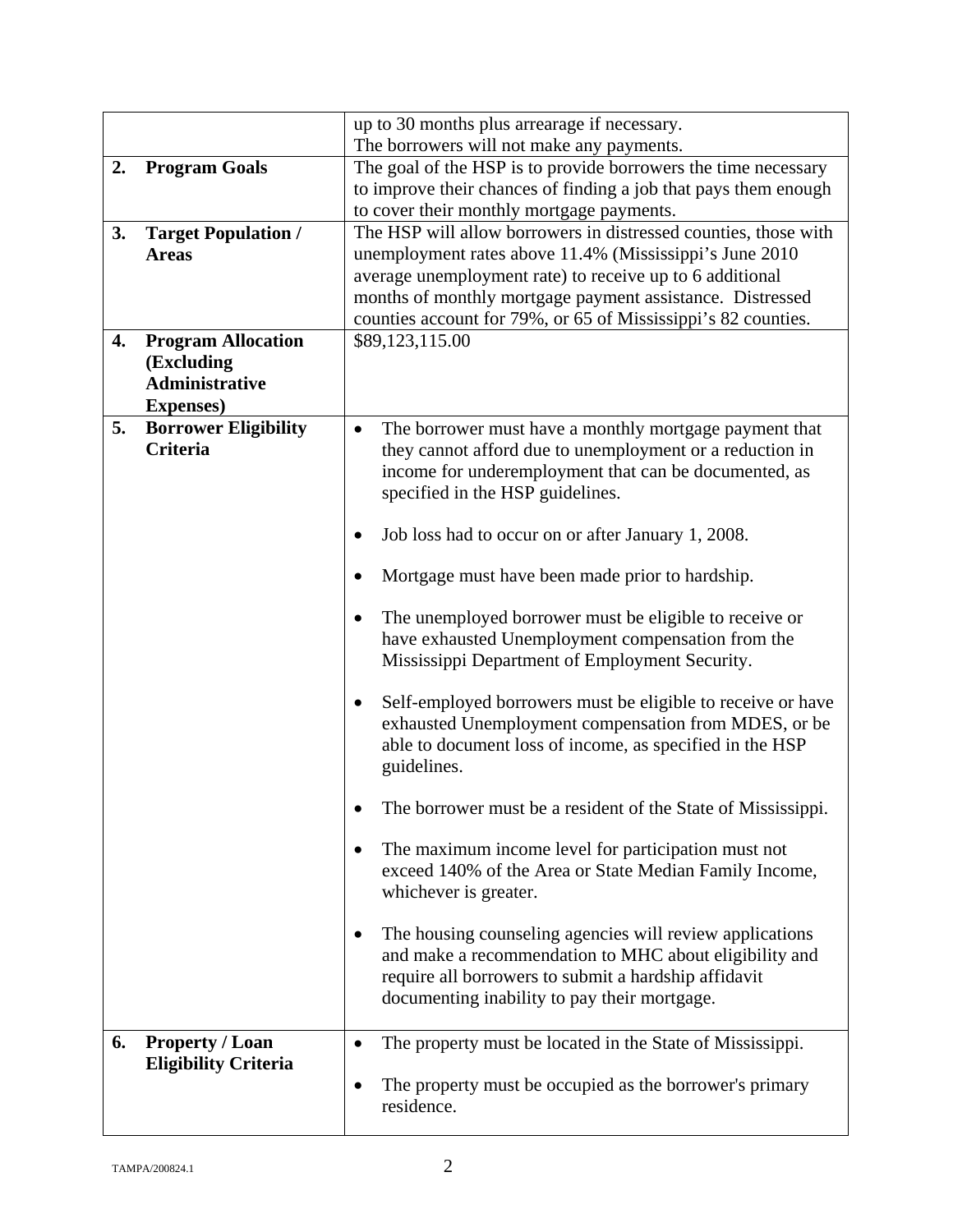|                                                 | The property must be a single-family, one to five unit                                                                             |
|-------------------------------------------------|------------------------------------------------------------------------------------------------------------------------------------|
|                                                 | dwelling, condominium or townhome, must be classified as                                                                           |
|                                                 | real estate and affixed on a permanent foundation if a<br>manufactured or mobile home.                                             |
|                                                 |                                                                                                                                    |
|                                                 | Mortgage must have been made prior to hardship for<br>٠                                                                            |
|                                                 | borrowers applying for HSP funds except if borrower is                                                                             |
|                                                 | seeking to use HAMP UP program, where mortgage must<br>have been closed prior to January 1, 2009.                                  |
|                                                 |                                                                                                                                    |
|                                                 | The unpaid principal balance of first mortgage must not be                                                                         |
|                                                 | greater than $$271,000$ .                                                                                                          |
|                                                 | Members of the U.S. Armed Forces who have experienced                                                                              |
|                                                 | any drop in income due to deployment.                                                                                              |
| <b>Program Exclusions</b><br>7.                 | Income of all borrowers on the mortgage note exceeds 140%<br>$\bullet$                                                             |
|                                                 | of the Area or State Median Family Income, whichever is                                                                            |
|                                                 | greater.                                                                                                                           |
|                                                 | Although a borrower with a second mortgage may be                                                                                  |
|                                                 | eligible for HSP, HSP payments will only be made towards                                                                           |
|                                                 | the first mortgage.                                                                                                                |
|                                                 | Borrowers in active bankruptcy.                                                                                                    |
|                                                 |                                                                                                                                    |
|                                                 | Seasonal workers.                                                                                                                  |
|                                                 | Servicers that are not a state- or federally-regulated financial                                                                   |
|                                                 | institution. (effective with applications after 8/09/2011)                                                                         |
| <b>Structure of Assistance</b><br>8.            | The HSP will be made available as assistance in the form of a                                                                      |
|                                                 | five-year, 0% interest, non recourse, non amortizing,<br>subordinate loan, secured by a junior lien recorded against the           |
|                                                 | property, where 20% of the principal will be forgiven each year                                                                    |
|                                                 | so long as the eligible borrowers continue to occupy the house                                                                     |
|                                                 | as their primary residence and meet all terms and conditions of                                                                    |
|                                                 | the loan. This loan will only be repayable if the borrower sells<br>the property before the period expires and there is sufficient |
|                                                 | equity to pay the loan. All funds returned to the HSP will be                                                                      |
|                                                 | recycled until December 31, 2017, thereafter they will be                                                                          |
|                                                 | returned to Treasury.                                                                                                              |
| <b>Per Household</b><br>9.<br><b>Assistance</b> | The estimated median amount that the typical borrower will<br>receive is \$24,500. The maximum amount of assistance that a         |
|                                                 | borrower can receive from the HSP is: 1) \$22,000 during a 12-                                                                     |
|                                                 | month period; 2) \$36,000 during a 24-month period; and 3)                                                                         |
|                                                 | \$44,000 for a 30-month period.                                                                                                    |
| 10. Duration of Assistance                      | In non-distressed counties, borrowers can receive: 1) a one time<br>payment for arrearage accumulated during the period of         |
|                                                 | unemployment or substantial underemployment, not to exceed                                                                         |